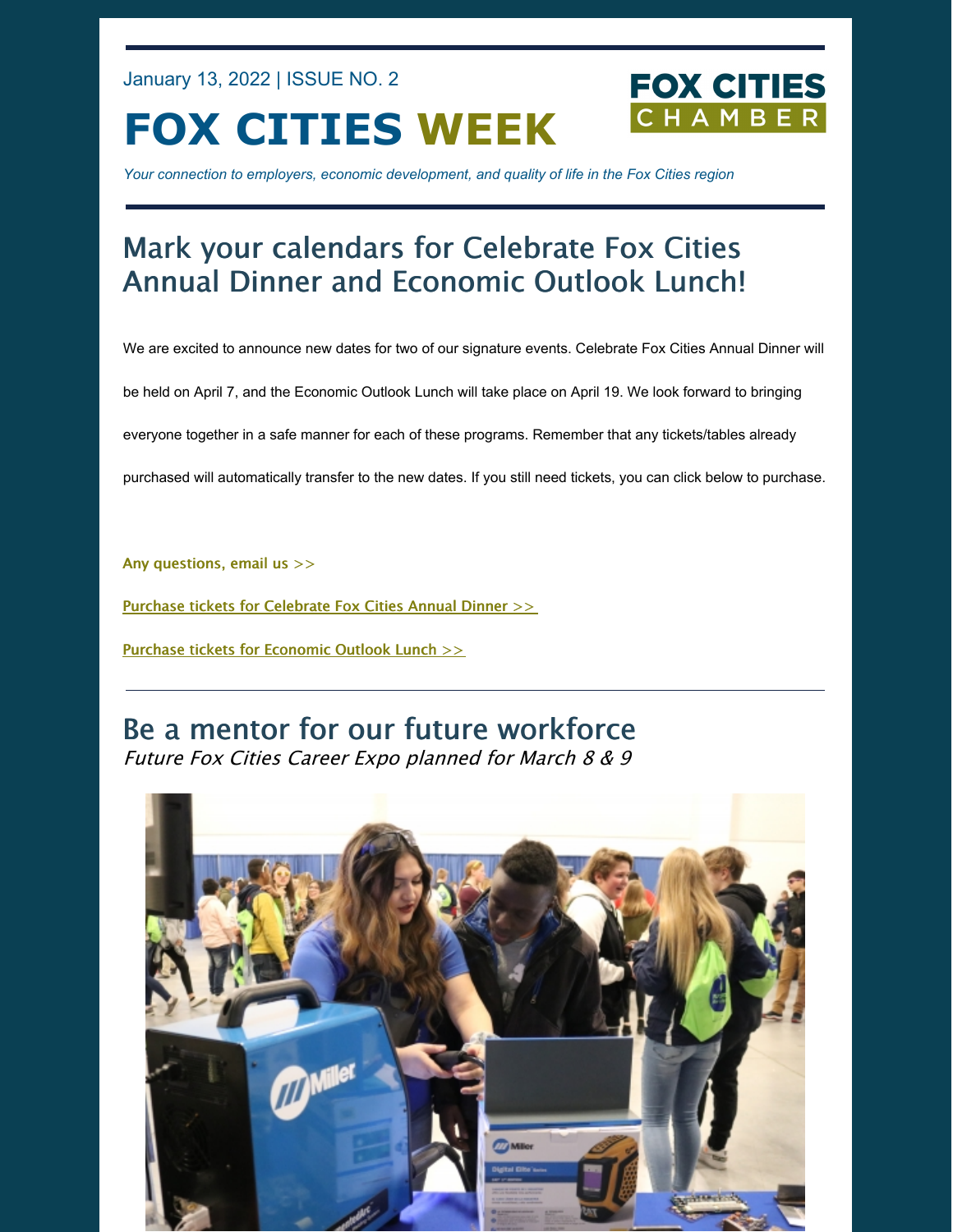Be a part of our Future Fox Cities Career Expo, which provides businesses an opportunity to connect with the next generation of Fox Cities talent. The event is a great way to educate our future workforce on careers your company offers. Held at the Fox Cities Exhibition Center, it attracts 8th- through 12th-grade students from across the Fox Cities for career exploration opportunities organized into six distinct clusters.

Register your [company](https://form.jotform.com/212994274213154) for Future Fox Cities Career Expo >>

[Learn](https://foxcitieschamber.com/talent/future-fox-cities-fox-cities-chamber/) more >>

[VOLUNTEERS](https://form.jotform.com/212994739819172) NEEDED! Sign up here >>

## Recognize a deserving educator for a Shining Star Award

Attention Fox Cities businesses! This is your chance to recognize an outstanding educator in our community. We are now accepting online nominations for the 2022 Excellence in Education Shining Star Awards. Awards will be presented at a live ceremony on April 5, 2022.

**[Nominate](https://form.jotform.com/213205214034135) an educator >> Learn more about the [program](https://foxcitieschamber.com/talent/excellence-in-education-awards-fox-cities-chamber/) >>**



#### **UPCOMING EVENTS**

### **[Scooter's](https://business.foxcitieschamber.com/events/details/scooter-s-coffee-grand-opening-and-ribbon-cutting-17440) Coffee Grand Opening and Ribbon Cutting** February 4, 2022 11 - 11:30 AM 901 E. Airport Rd., Menasha

**Future Fox Cities [Career](https://foxcitieschamber.com/talent/future-fox-cities-fox-cities-chamber/) Expo**

March 8 & 9, 2022 Fox Cities Exhibition Center *[Reserve](https://form.jotform.com/212994274213154) your booth now! Be a [volunteer](https://form.jotform.com/212994739819172)*

**Business After Hours at Best Western Premier Bridgewood Resort Hotel** March 10, 2022 5-7 PM 1000 Cameron Way, Neenah

### **[Excellence](https://foxcitieschamber.com/talent/excellence-in-education-awards-fox-cities-chamber/) in Education Shining Star Awards** April 5, 2022 5 PM Red Lion Hotel Paper Valley *[Nominate](https://form.jotform.com/213205214034135) an educator!*

## Member Movers and Shakers

**Eli [Hicks](https://foxcitieschamber.com/news/2022/01/12/member-news/eli-hicks-promoted-to-business-banking-representative-at-bank-first/)** was promoted to Business Banking Representative at Bank First National.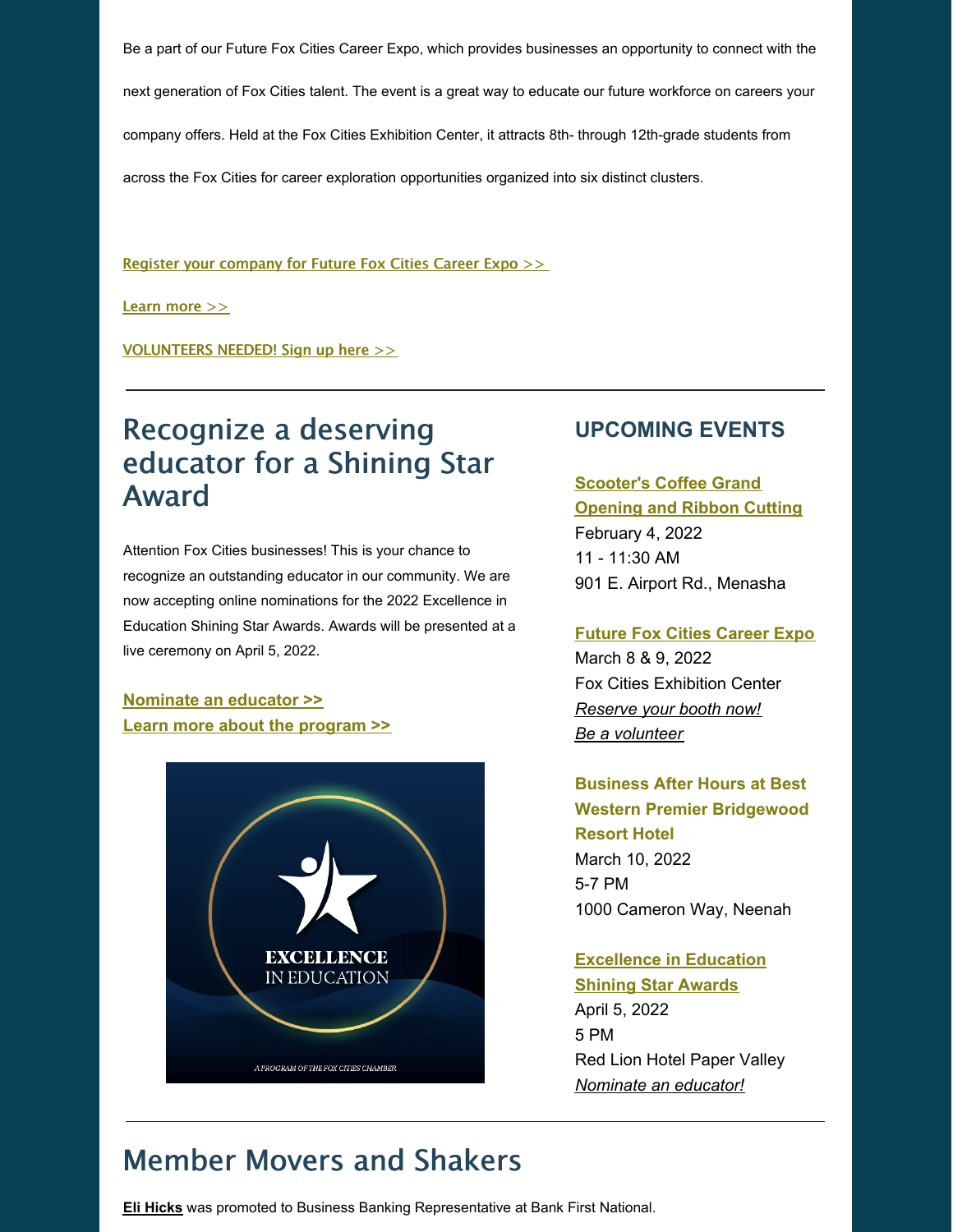**Dr. John [Awowale](https://foxcitieschamber.com/news/2022/01/12/member-news/awowale-named-partner-at-baycare-clinic/)** has been named a physician partner at BayCare Clinic.

**[Maryland](https://foxcitieschamber.com/news/2022/01/12/member-news/fox-communities-credit-union-welcomes-maryland-coleman/) Coleman** has joined Fox Communities Credit Union as Assistant Vice President of Credit Card Lending.

**Rachel [Sonnentag](https://foxcitieschamber.com/news/2022/01/12/member-news/fox-communities-credit-union-welcomes-rachel-sonnentag-as-director-of-internal-communications/)** joined Fox Communities Credit Union as Director of Internal Communications.

**[Jordan](https://foxcitieschamber.com/news/2022/01/12/member-news/fox-communities-credit-union-welcomes-jordan-smith-as-vice-president-of-commercial-lending/) Smith** joined Fox Communities Credit Union as Vice President of Commercial Lending.

**Shawn [Neuman](https://foxcitieschamber.com/news/2022/01/12/member-news/associated-bank-announces-the-promotion-of-shawn-neuman/)** was promoted to senior vice president, private banking group manager – Northeast at Associated Bank.

# What we're reading

## **Customers Want These 8 Things from Local Businesses Post-Pandemic**

Most Americans want to support more small [businesses](https://smallbiztrends.com/2020/09/sykes-local-shopping-survey.html) in 2022. This was the finding of a survey that was commissioned by GoDaddy and conducted by OnePoll. The survey found that since the pandemic began, 76% of consumers have made an effort to support local small businesses.

### **Fed's Powell: High inflation poses a threat to job market**

Warning that high inflation could make it harder to restore the job market to full health, Federal Reserve Chair Jerome Powell said Tuesday that the Fed will raise interest rates faster than it now plans if needed to stem surging prices.

#### **[Read](https://apnews.com/article/joe-biden-business-prices-inflation-jerome-powell-9521329e7a977c78f7765784112e5c63) more >>**

#### **[Read](https://smallbiztrends.com/2022/01/what-consumers-want-from-local-small-businesses-post-covid-pandemic.html) More >>**

# Chamber Member News

## **Learn more about our our 2021 Professional Leadership Award Recipients**

Last month we announced the recipients of our 2021 Professional Leadership Awards, and now you have an opportunity to learn more about them prior to the recognition program later this year! Watch the Fox Cities Chamber social media pages for individual videos on each, or **visit the [Chamber's](https://www.youtube.com/channel/UC5W59O8oVqIo3KZM9Gx3b0A) You Tube page.**



## **Fox Cities Convention & Visitors Bureau names 2022 Board of Directors**

The Fox Cities Convention & Visitors Bureau (FCCVB) has named its 2022 FCCVB Board of Directors and Executive

### **Multicultural Coalition seeking N95 and COVID home testing kit donations**

The Fox Cities Multicultural Coalition is organizing several community-led vaccinations through mid-March, with the next one scheduled for today at Highlands Elementary in Appleton from 3:30 to 5:30 PM. With a focus on serving the most vulnerable populations throughout the region, they are asking for your help. Due to the current shortage of at-home testing kits and/or cost involved in obtaining them, they would like to